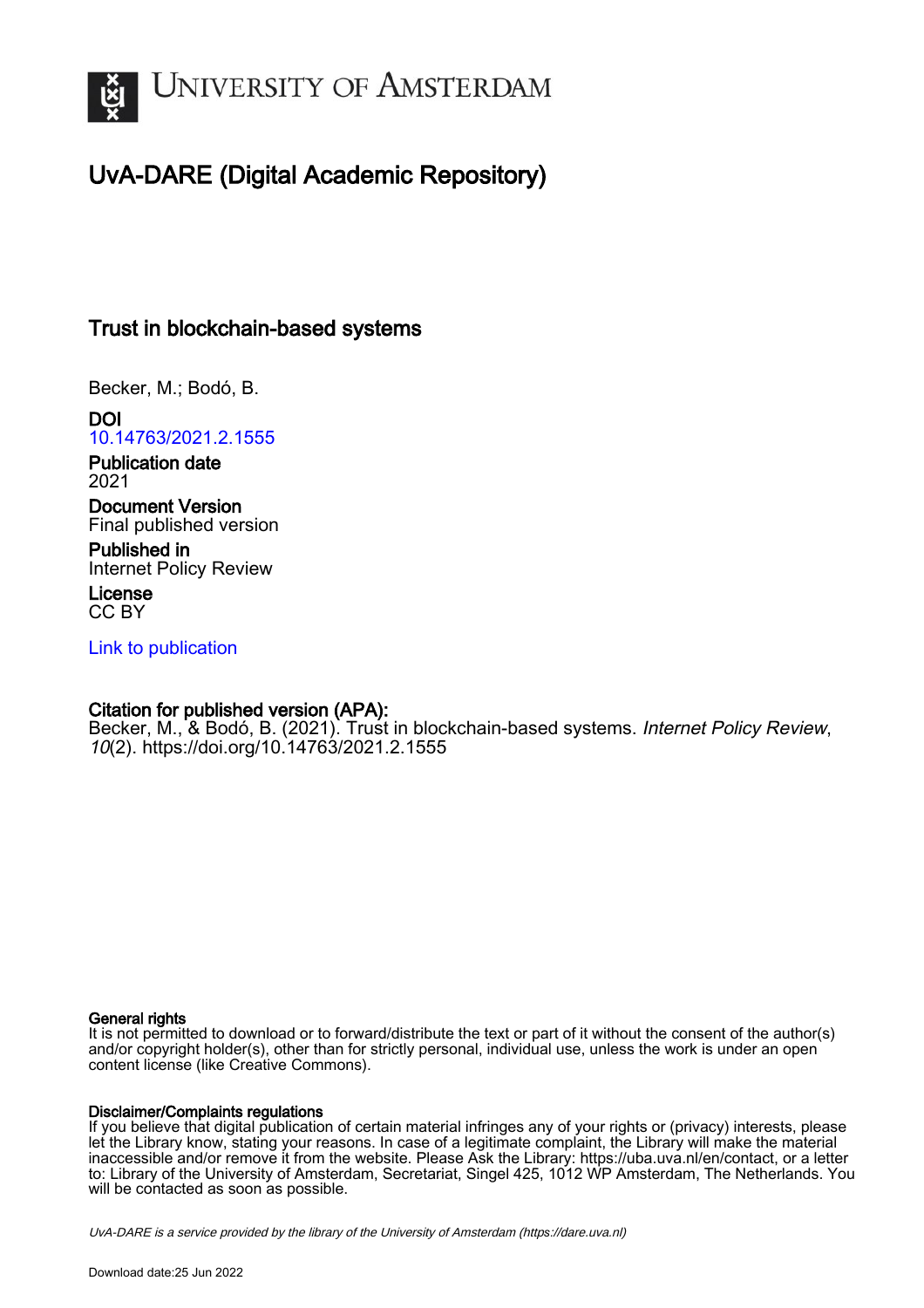

**INTERNET POLICY REVIEW** Journal on internet regulation

Trust / trustless **Volume 10 | ssue 2** 

# H **GLOSSARY**<br>ENTRY A.

OPEN<br>ACCESS

டி

**PEER<br>REVIEWED** 

# **Trust in blockchain-based systems**

**Moritz Becker** *Weizenbaum-Institute for the Networked Society*  moritz.becker@hu-berlin.de **Balázs Bodó** *University of Amsterdam* bodo@uva.nl

**DOI:** https://doi.org/10.14763/2021.2.1555

**Published:** 20 April 2021 **Received:** 18 November 2020 **Accepted:** 2 December 2020

**Competing Interests:** The author has declared that no competing interests exist that have influenced the text.

**Licence:** [This is an open-access article distributed under the terms of the Creative](https://creativecommons.org/licenses/by/3.0/de/deed.en)  [Commons Attribution 3.0 License \(Germany\) which permits unrestricted use,](https://creativecommons.org/licenses/by/3.0/de/deed.en) [distribution, and reproduction in any medium, provided the original work is properly](https://creativecommons.org/licenses/by/3.0/de/deed.en)  cited. <https://creativecommons.org/licenses/by/3.0/de/deed.en> [Copyright remains with the author\(s\).](https://creativecommons.org/licenses/by/3.0/de/deed.en) 

**Citation:** Becker, M. & Bodó, B. (2021). Trust in blockchain-based systems. *Internet Policy Review*, *10*(2). https://doi.org/10.14763/2021.2.1555

**Keywords:** Trust, Blockchain

**Abstract:** Trust can best be understood as a relational attribute between (1) a social actor and other actor(s) (interpersonal trust) and / or (2) actors and institutions (institutional or systemic trust) and (3) institutions and (trusting) actors (trust as shared expectations), where institutional frameworks define the nature and strength of trust relationships between different actors.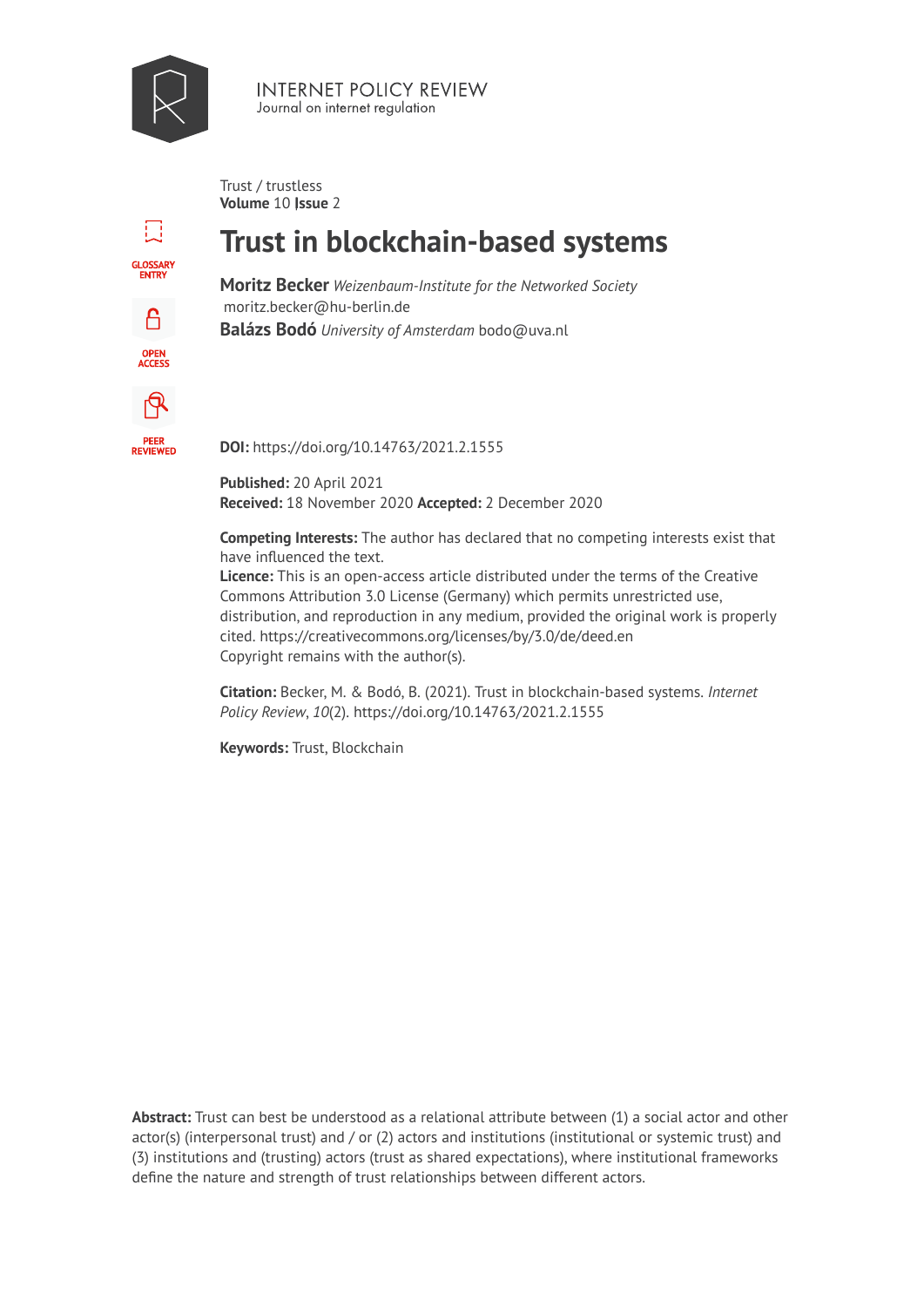This article belongs to the **[Glossary of decentralised technosocial systems](https://policyreview.info/glossary/)**, a special section of *Internet Policy Review*.

# **Definition**

Trust can best be understood as a relational attribute between (1) a social actor and other actor(s) (*interpersonal trust*) and / or (2) actors and institutions (*institutional* or *systemic trust*) and (3) institutions and (trusting) actors (*trust as shared expectations*), where institutional frameworks define the nature and strength of trust relationships between different actors.

# **Conceptual background**

The notion of *trust* is of key significance, with a broad literature spanning from social sciences via law to computer science (Blöbaum, 2016; Bodó, 2020; Botsman, 2017; (Clarke et al., 2006), 2006; Fukuyama, 1995; Gambetta, 1988; Giddens, 1990; Hardin, 2002; Luhmann, 2017; McKnight et al., 2011; Putnam, 2001; Schneier, 2012; Sztompka, 1999). This leads to substantial confusions when it comes to discussing trust in the context of digital technologies in general, and in the case of distributed technologies in particular (Baldwin, 2018; Bellini et al., 2020; Dingle, 2018; Jacobs, 2020; Werbach, 2018a). We do not try to represent all aspects of these different disciplinary discussions, instead, we used a simplified model of trust adapted from the work of McKnight et al. (2011) to give a basic overview, point out the most relevant issues, and provide a working definition of trust in the context of blockchain and other distributed techno-social systems.

Trust relationships always involve a number of actors: (1) a trustor, with his or her individual attitudes, trusting beliefs, stands towards trusting, and "generalized faith in humanity", (2) a trustee, that can be an individual, in which case we talk about interpersonal trust (Hardin, 2002), or an institution, the government, or a profession, in which case we talk about institutional, or systemic trust (Giddens, 1990). Trust is the instrument with which the trustor manages the contingencies that relate to trusting the trustee to act competently, in the interest of the trustor in concrete given contexts.

The emergence of trust has three prerequisites. First, it depends on the attitudes, beliefs of the trustor. Second, it is a factor of the (perceived) trustworthiness of the trustee: its past actions, reputation, objectively verifiable, or faith based qualities to be competent, benevolent, and maintain integrity (Mayer et al., 1995). Third,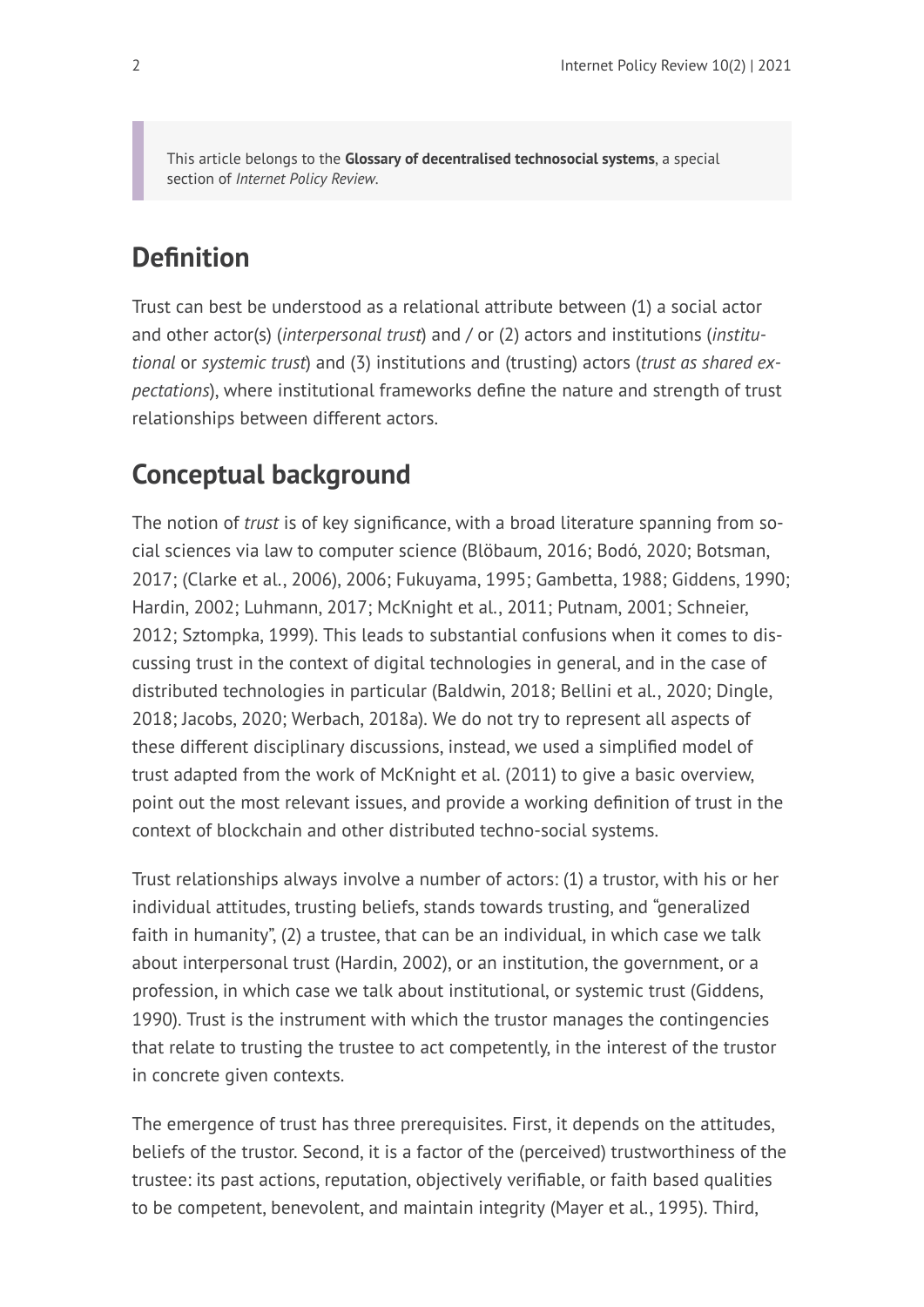both sides are embedded in wider, institutional environments, which create shared knowledge, a shared understanding of general, and context specific rules of the game (Shapiro, 1987; Zucker, 1985), and which can provide structural assurances on the behaviour of the trustee for the trustor. These latter include legal instruments, such as laws (Balkin, 2016; Hall, 2002), contracts (Foorman, 1997), government regulatory and oversight bodies, professional codes of conduct, governance and quality assurance, or market-based functions, such as insurance against risk.

## **Trust and distributed technologies**

Within the context of trust and distributed technologies, therefore, the question of trust can have many dimensions. If the role of the distributed techno-social system is to connect people, if it allows, or relies on the collaboration of individuals, in the interpersonal trust dimension, the question is how can we (or: do we need to) trust the (often anonymous) stranger with whom we use the same distributed system. On the other hand, we also need to have some level of confidence in the system itself, and in that case we need to look at the institutional aspects of trust. Here, the main question is whether the technologies we rely on are trustworthy (Bodó, 2020). We can define technology in a narrow way, and thus the questions of trust in and trustworthiness of technical systems, and artefacts is simplified into the question of technical reliability: the security of computer systems, them being free of errors, and bugs, working as intended and advertised (Clarke, 2006). A broader definition would also consider the human and institutional elements which develop and operate those technical systems, and therefore give them agency. In such an approach, the question of trust becomes more akin to more traditional forms of institutional trust. The governance of technology covers these human and institutional elements, and the impact of the governance on the trustworthiness of technical systems turned this issue into a rapidly developing research field (Campbell-Verduyn, 2018; Elkin-Koren & Perel, 2019; Katzenbach & Ulbricht, 2019; Mattila & Seppälä, 2018). Finally, some technical systems mediate and produce trust relationships themselves (Bodó, 2020). For example, online reputation systems are designed to facilitate interactions that require trust. In these cases, the trustworthiness of these "trust producing systems" becomes an important issue in itself. The following remarks use blockchain as a case study to take a closer look at the controversies and questions associated with it from the perspective of trust.

## **The academic discussion on blockchain and trust**

Blockchain technology—which was first introduced in 2008 in the context of the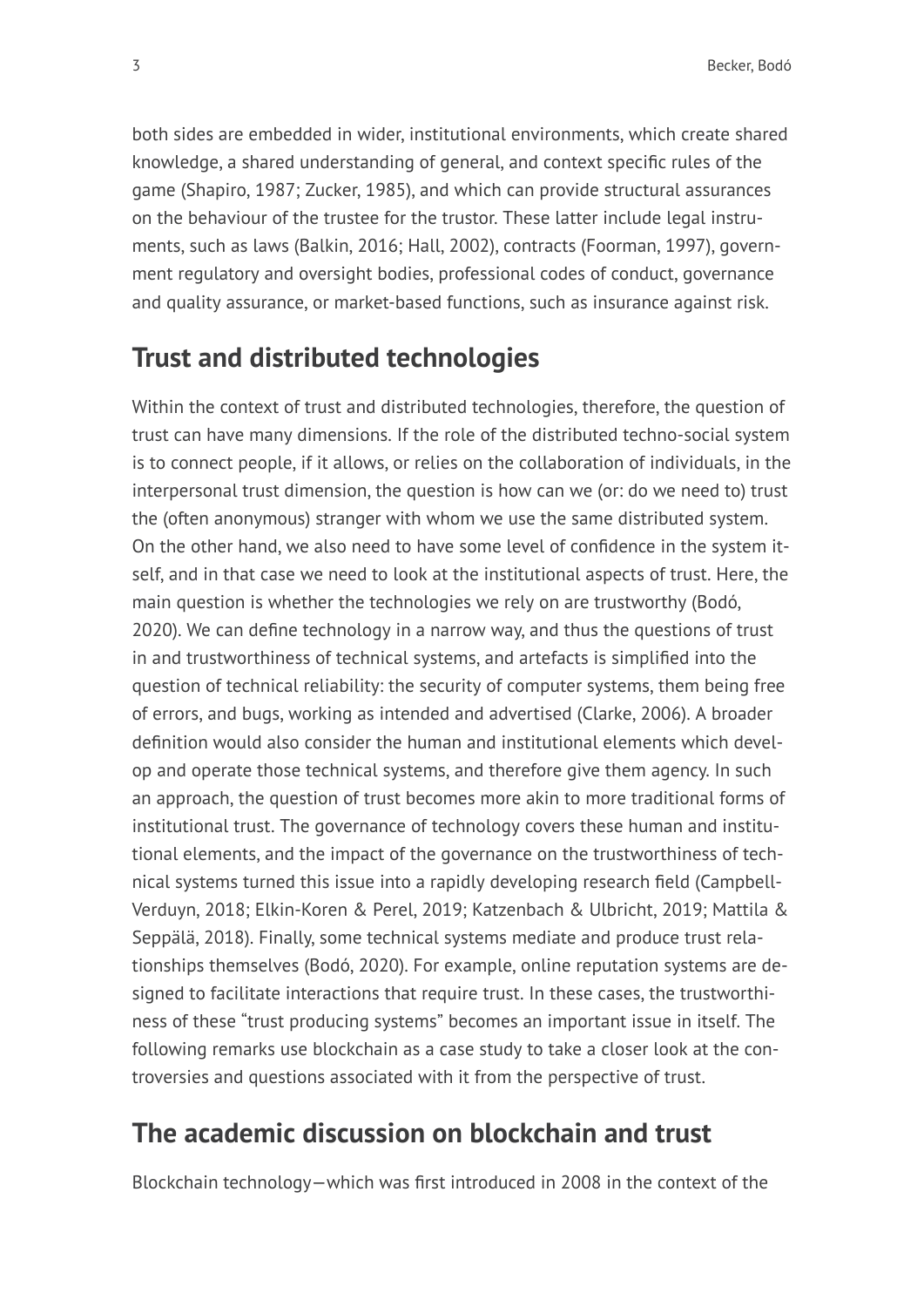digital currency Bitcoin—is often seen as a trust producing technology that might make trustworthy intermediaries such as banks obsolete. Instead, it is often said to replace human-based intermediaries by a "system based on cryptographic proof instead of trust" (Nakamoto, 2008, p. 1) i.e., a network in which all interactions between network participants are coordinated by mathematical and cryptographic code instead of human actors (Dodd, 2018, p. 37; Swartz, 2016). As a consequence, the technology takes a major role in the current public and academic discussion on trust and distributed technologies: some see it as a "machine for creating trust" (Berkeley, 2015), as reducing the cost of trust (Shahaab et al., 2020) or as an enabler of new technology-based modes of trust—"trustless trust" (e.g., Werbach, 2018a, 2018b; Hoffmann, 2015) or "distributed trust" (Botsman, 2017)—that might have a revolutionary impact on social coordination even outside the realm of distributed systems.

These academic discussions on blockchains and trust span across multiple disciplines such as computer science, economics, law and social sciences. Within these discussions, two key controversies can be identified: the first refers to the *conceptual* question of what is actually meant when referring to the term *trust*. The second controversy refers to the *substantive* question of how blockchain technology and trust are related: does blockchain increase trust, decrease trust, make trust obsolete, or represent a shift in the nature of trust?

Regarding the *conceptual* controversy, different understandings of trust can be identified. While some works understand trust as an attribute of the technological system itself (as e.g. suggested by 'trust models' rooted in computer sciences, see Harz & Boman, 2019), others rather understand trust as a system of intersubjective expectations between individuals that is not necessarily determined by technology (more often so in the social sciences, e.g. Vidan & Lehdonvirta, 2018). From the perspective of trust research, it is vital to recognise these conceptual differences, as these might have a significant impact on the substantive conclusions taken in respect to the nature of trust. Moreover, many academic works provide no precise and theoretically-informed definition of trust (e.g., Davidson et al., 2018; Flood & Robb, 2017; Beck et al., 2016), leaving its meaning vague and ambiguous.

In addition to these conceptual differences, academic works also exhibit *substantial* differences regarding how blockchain and trust are related. Two dominant views can be identified. Proponents of the first view stress the "trust-free" (Beck et al., 2016) or "trustless" (Harz & Boman, 2019; De Filippi & Hassan, 2016; Davidson et al., 2018) capabilities of blockchain technology, assuming it to enable coordination without requiring interpersonal trust between network participants (Maurer et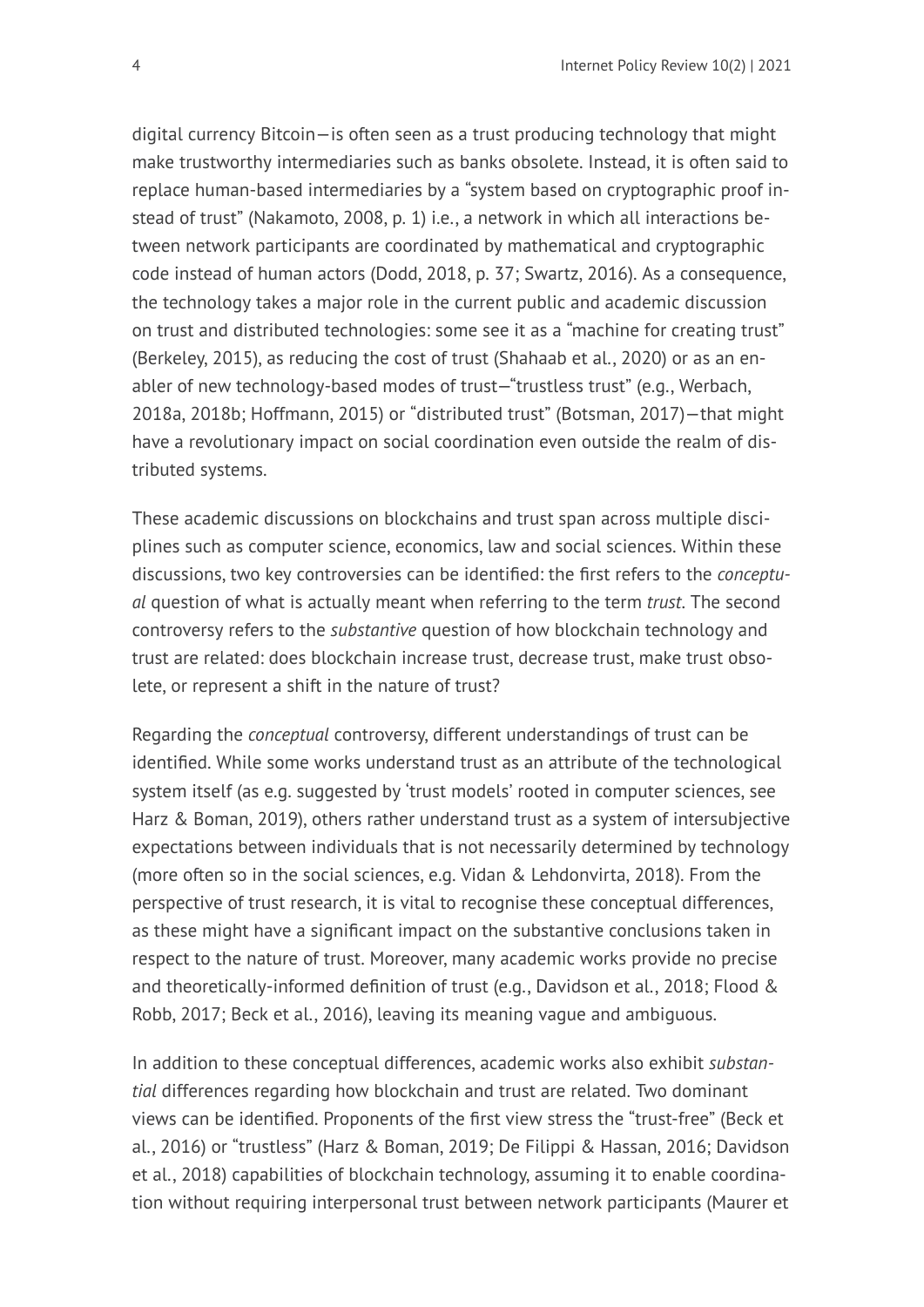al., 2013, p. 261). In contrast to this view, the second line of academic works emphasises that blockchain networks are—in fact—not completely trustless and that trust enters the network at many levels and contexts (e.g. Corradi & Höfner, 2018, p. 203; Dodd, 2018; Vidan & Lehdonvirta, 2018). Rather than assuming it to abolish (interpersonal) trust, this line of studies rather argues for a *shift* of the nature of trust by blockchain, replacing interpersonal trust with trust (or: confidence, see De Filippi et al., 2020) in the distributed ledger itself (miners, consensus mechanisms, nodes), software developers (Walch, 2019) or new intermediaries (e.g. crypto-currency exchanges in Brekke, 2019, pp. 83-84).  $1$ 

A similar conclusion of a shift in the nature of trust has been drawn in the academic discussion on "smart contracts" and their application in a legal context (Yeung, 2019; Finck, 2019; De Filippi & Wright, 2018). While, at first glance, smart contracts might offer new potentials of making trust obsolete due to the guaranteed execution of encoded legal obligations (Finck, 2019, pp. 72 ff), their real-life-application always requires trusted third parties (O' Hara 2017, p. 99), e.g. in the form of an "oracle" that supplies the smart contract with information from the outside world (De Filippi & Wright 2018, p. 75).

### **Takeaways for future research**

Against the background of these controversies, two things can be learned for the study of trust in distributed systems: firstly, they corroborate the insight that finding a common theoretical language of the technological aspects of trust among multiple academic disciplines is of utmost importance. Secondly, the oft-quoted finding that blockchain resulting in a shift of trust rather than its abolishment leads to new empirical follow-up questions:

For instance, do network users put trust in the technology itself or in the humans behind it (Walch, 2019, p. 59)? <sup>2</sup> What are sources of trustworthiness of distributed (blockchain) systems, particularly in the case of legal (un-)certainty? How do users behave *vis-à-vis* a system which may or may not be trustworthy, e.g. in the case of the blockchain-based venture capital fund "The DAO" (DuPont, 2018)? Are the technical aspects of a blockchain system enough to establish their trustworthiness

<sup>1.</sup> Which components of a blockchain system require trust is largely dependent on its technological architecture. Major differences lie between public / permissionless and private / permissioned blockchain-systems, whereby the latter are usually not considered "trustless", as they afford one or more organisations in a maintaining role that need to be trusted (De Filippi et al., 2020, p. 2).

<sup>2.</sup> The importance of human actors for the perceived trustworthiness of a system has e.g. been recognised by academic works dealing with the interrelationship of trust and governance (e.g. De Filippi and Loveluck 2016).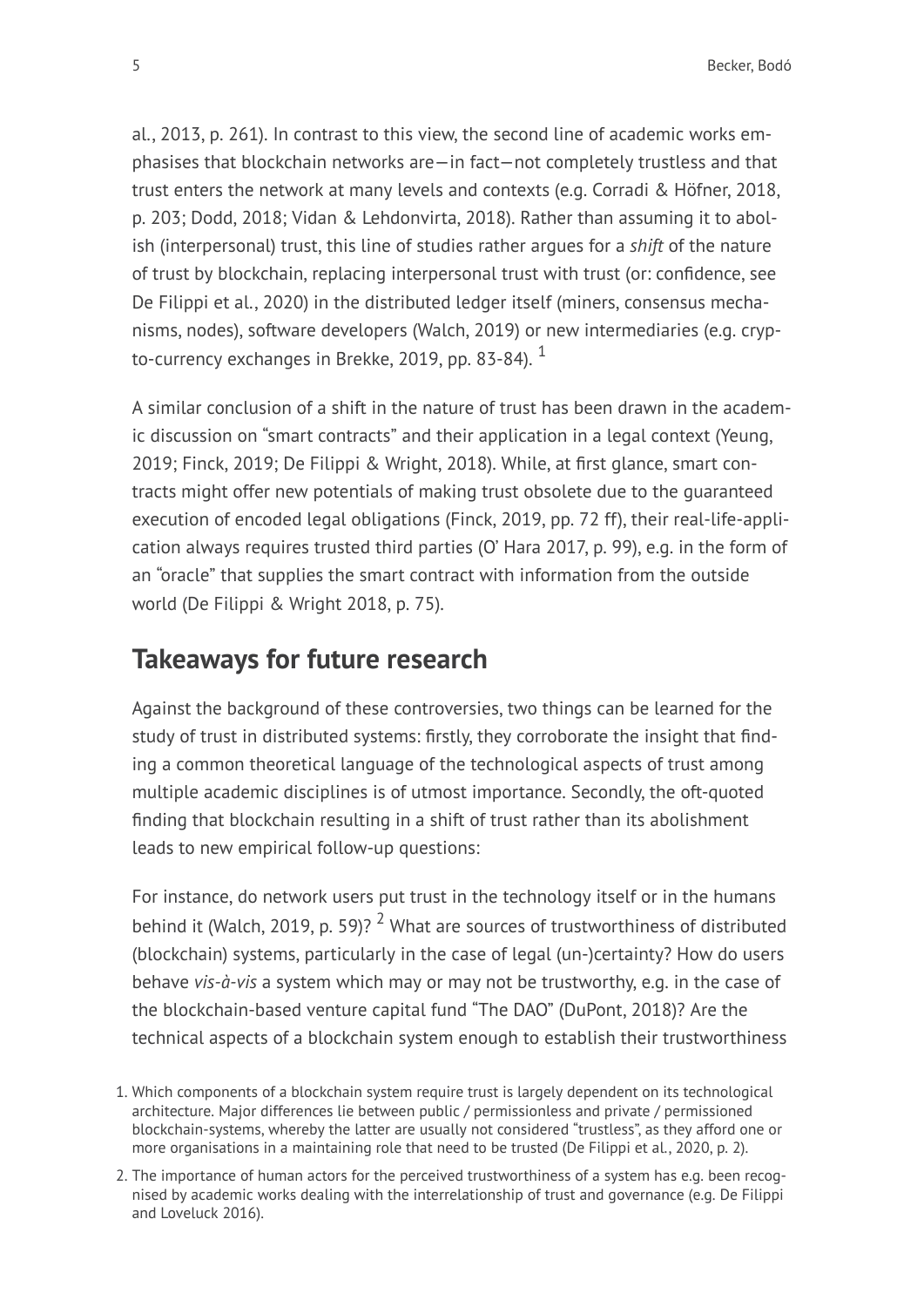(e.g. in the case of crypto-investors against questionable financial products)? How do past accounts of the trustworthiness of institutions (e.g. Sztompka, 1999) compare in relation to blockchain technology?

Addressing these questions should be an important objective for future academic research which might foster our understanding of blockchain technology and trust as well as the role of trust in distributed systems more generally. Important steps into this direction are for instance empirical studies on specific networks using blockchain technology (e.g., Woodall & Ringel, 2019; Meijer & Ubacht, 2018; Vidan & Lehdonvirta, 2018; Lustig & Nardi, 2015) as well as theoretical works that situate the case of blockchain within the broader discourse on trust and technology (e.g., Bodó, 2020; Jacobs, 2020). Moreover, as most empirical studies on trust and blockchain technology concentrate on the Bitcoin blockchain (e.g., Vidan & Lehdonvirta, 2018; Lustig & Nardi, 2015), it would be particularly interesting to see how this case compares to other blockchain applications.

# **Conclusion and working definition**

In conclusion, we face the following fundamental question: How can we (or: do we need to) trust the (often anonymous) stranger on the other side of a screen? The case of blockchain illustrates that the answer to this question is subject to the changes in our techno-social environment. Blockchain technology can be viewed as exemplifying a change in mediation structures of trust from interpersonal trust mediated by human-based intermediaries to technological intermediaries. Developing new terms of trust that can account for this institutional change by blockchain technology and conducting empirical studies on this topic are therefore essential for further research on trust and distributed technologies. Based on our theoretical reflections above, we propose the following working definition of trust that might serve as a reference point for future studies on trust in the context of distributed technologies:

Trust is a complex social phenomenon with interrelated individual (psychological, attitudinal, informational), and systemic (economic, legal, technological, social) aspects. It is best understood as a relational attribute between (1) a social actor and other actor(s) (*interpersonal trust*) and / or (2) actors and institutions (*institutional* or *systemic trust*) and (3) institutions and (trusting) actors (*trust as shared expectations*), where institutional frameworks define the nature and strength of trust relationships between different actors. In essence, trust refers to expectations of the trustor made towards the trustee about the occurrence of future actions and / or events (under specific external / environmental conditions) which are often con-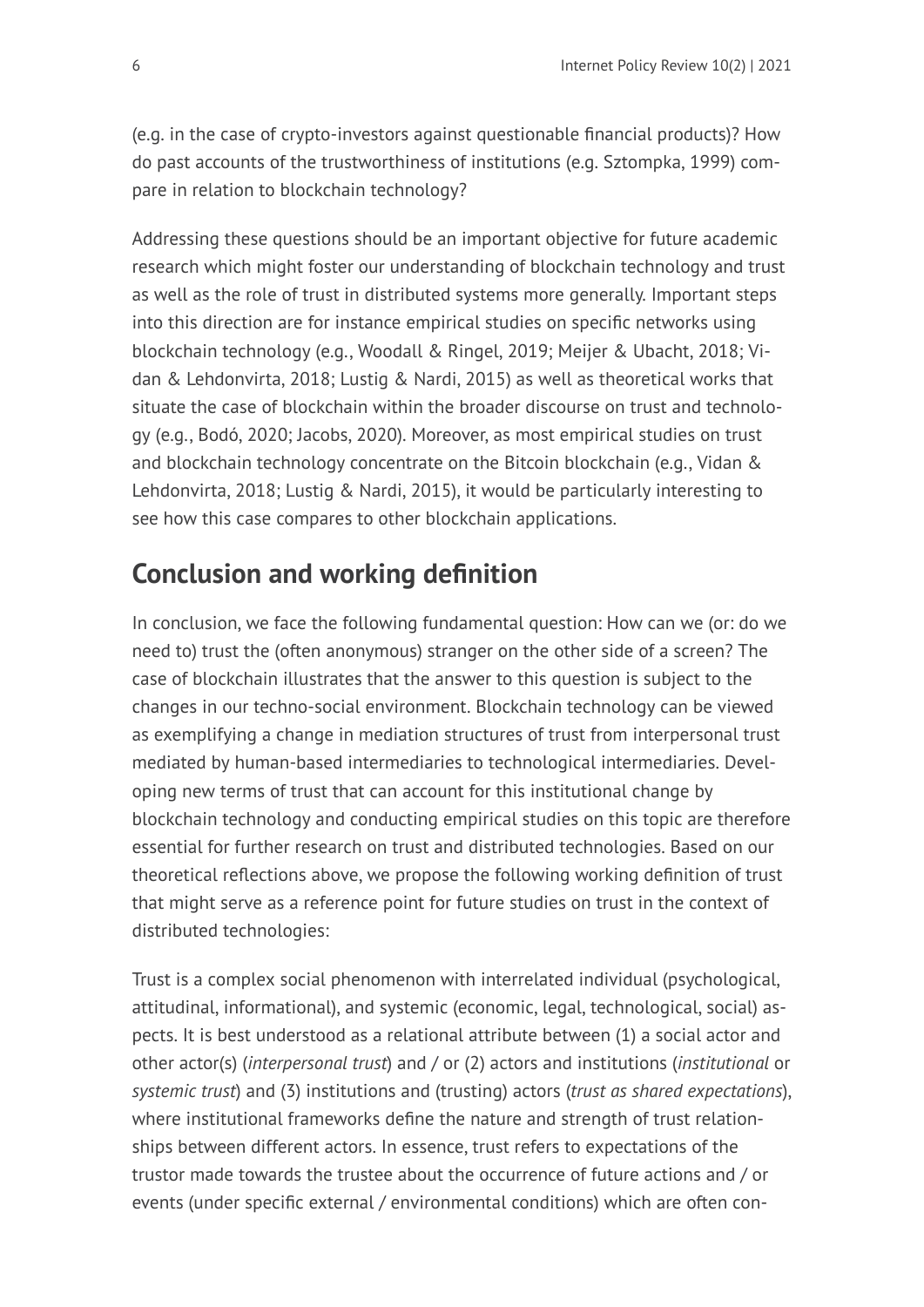nected to a risk for the trustor. *Trust* denotes the reliance on the trustee despite this risk and can thus be understood as a way of managing contingencies of modern life. It involves both emotional and cognitive elements and is thus to be distinguished from (blind) faith and confidence (Lewis & Weigert, 1985). In the face of recent technological change, we claim that the technological environment has played an increasingly important role in setting the conditions of trust relationships, as evident in the case of blockchain. Future research is needed to not only address the technical aspects of these technologies, but also study their broader social and cultural contexts shaping their emergence and production.

### **References**

Baldwin, J. (2018). In digital we trust: Bitcoin discourse, digital currencies, and decentralized network fetishism. *Palgrave Communications*, *4*, Article 1. [https://doi.org/10.1057/s41599-018-006](https://doi.org/10.1057/s41599-018-0065-0) [5-0](https://doi.org/10.1057/s41599-018-0065-0) 

Balkin, J. (2016). Information fiduciaries and the first amendment. *UC Davis Law Review*, *49*(4), 1183–1234. [https://lawreview.law.ucdavis.edu/issues/49/4/Lecture/49-4\\_Balkin.pdf](https://lawreview.law.ucdavis.edu/issues/49/4/Lecture/49-4_Balkin.pdf) 

Beck, R., Stenum Czepluch, J., Lollike, N., & Malone, S. (2016). Blockchain—The Gateway to Trustfree Cryptographic Transactions. *ECIS 2016 Proceedings Research Papers*. Twenty-Fourth European Conference on Information Systems, İstanbul. [https://aisel.aisnet.org/ecis2016\\_rp/153/](https://aisel.aisnet.org/ecis2016_rp/153/)

Bellini, E., Iraqi, Y., & Damiani, E. (2020). Blockchain-Based Distributed Trust and Reputation Management Systems: A Survey. *IEEE Access*, *8*, 21127–21151. [https://doi.org/10.1109/ACCESS.202](https://doi.org/10.1109/ACCESS.2020.2969820) [0.2969820](https://doi.org/10.1109/ACCESS.2020.2969820) 

Berkeley, J. (2015). The trust machine—The technology behind Bitcoin could transform how the economy works. *The Economist*. <https://www.economist.com/leaders/2015/10/31/the-trust-machine>

Blöbaum, B. (Ed.). (2016). *Trust and Communication in a Digitized World*. Springer International Publishing. <https://doi.org/10.1007/978-3-319-28059-2>

Bodó, B. (2020). Mediated trust: A theoretical framework to address the trustworthiness of technological trust mediators. *New Media & Society*.<https://doi.org/10.1177/1461444820939922>

Botsman, R. (2017). *Who can you trust? How technology brought us together and why it might drive us apart* (1st ed.). Public Affairs.

Brekke, J. K. (2019). *Disassembling the Trust Machine—Three cuts on the political matter of blockchain*. Durham University.

Campbell-Verduyn, M. (Ed.). (2018). *Bitcoin and Beyond: Cryptocurrencies, Blockchains, and Global Governance* (1st ed.). Routledge.<https://doi.org/10.4324/9781315211909>

Clarke, K., Hardstone, G., Rouncefield, M., & Sommerville, I. (Eds.). (2006). *Trust in Technology: A Socio-Technical Perspective*. Springer Netherlands. <https://doi.org/10.1007/1-4020-4258-2>

Corradi, F., & Höfner, P. (2018). The disenchantment of Bitcoin: Unveiling the myth of a digital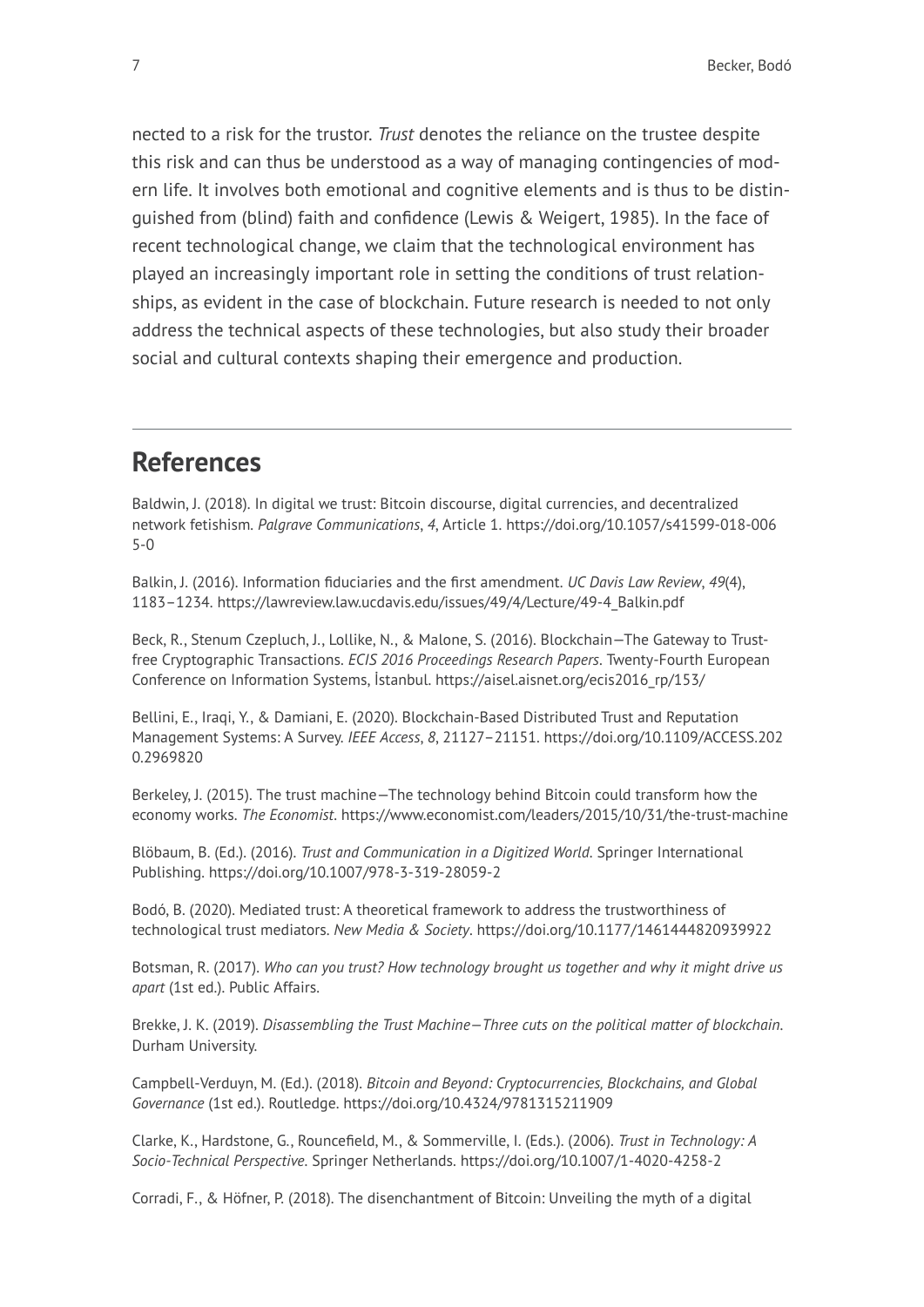currency. *International Review of Sociology*, *28*(1), 193–207. [https://doi.org/10.1080/03906701.201](https://doi.org/10.1080/03906701.2018.1430067) [8.1430067](https://doi.org/10.1080/03906701.2018.1430067) 

Davidson, S., De Filippi, P., & Potts, J. (2018). Blockchains and the economic institutions of capitalism. *Journal of Institutional Economics*, *14*(4), 639–658. [https://doi.org/10.1017/S1744137417](https://doi.org/10.1017/S1744137417000200) [000200](https://doi.org/10.1017/S1744137417000200) 

De Filippi, P., & Hassan, S. (2016). Blockchain technology as a regulatory technology: From code is law to law is code. *First Monday*, *21*(12). <https://doi.org/10.5210/fm.v21i12.7113>

De Filippi, P., & Loveluck, B. (2016). The invisible politics of Bitcoin: Governance crisis of a decentralised infrastructure. *Internet Policy Review*, *5*(3).<https://doi.org/10.14763/2016.3.427>

De Filippi, P., Mannan, M., & Reijers, W. (2020). Blockchain as a confidence machine: The problem of trust & challenges of governance. *Technology in Society*, *62*. [https://doi.org/10.1016/j.techsoc.202](https://doi.org/10.1016/j.techsoc.2020.101284) [0.101284](https://doi.org/10.1016/j.techsoc.2020.101284)

De Filippi, P., & Wright, A. (2018). *Blockchain and the law: The rule of code*. Harvard University Press.

Dingle, S. (2018). *In Math We Trust: Bitcoin, Cryptocurrency and the Journey To Being Your Own Bank*. Tracey McDonald Publishers.

Dodd, N. (2018). The Social Life of Bitcoin. *Theory, Culture & Society*, *35*(3), 35–56. [https://doi.org/1](https://doi.org/10.1177/0263276417746464) [0.1177/0263276417746464](https://doi.org/10.1177/0263276417746464)

DuPont, Q. (2018). Experiments in algorithmic governance: A history and ethnography of "The DAO," a failed decentralized autonomous organization. In M. Campbell-Verduyn (Ed.), *Bitcoin and Beyond: Cryptocurrencies, Blockchains, and Global Governance* (pp. 157–177). Routledge. [https://doi.org/10.43](https://doi.org/10.4324/9781315211909-8) [24/9781315211909-8](https://doi.org/10.4324/9781315211909-8)

Elkin-Koren, N., & Perel, M. (2019). Algorithmic Governance by Online Intermediaries. In E. Brousseau, J.-M. Glachant, & J. Sgard (Eds.), *The Oxford Handbook of Institutions of International Economic Governance and Market Regulation*. Oxford University Press. [https://doi.org/10.1093/oxford](https://doi.org/10.1093/oxfordhb/9780190900571.013.9) [hb/9780190900571.013.9](https://doi.org/10.1093/oxfordhb/9780190900571.013.9)

Finck, M. (2019). *Blockchain regulation and governance in europe*. Cambridge University Press. [http](https://doi.org/10.1017/9781108609708) [s://doi.org/10.1017/9781108609708](https://doi.org/10.1017/9781108609708)

Flood, J., & Robb, L. (2017). *Trust, Anarcho-Capitalism, Blockchain and Initial Coin Offerings* (Research Paper No. 17–23). Griffith University Law School.<https://doi.org/10.2139/ssrn.3074263>

Foorman, J. L. (1997). Trust and Contracts: Are They Mutually Exclusive? *Business & Professional Ethics Journal*, *16*(1/2/3), 195–203. <https://doi.org/10.5840/bpej1997161/2/32>

Fukuyama, F. (1995). *Trust: The social virtues and the creation of prosperity*. Free Press.

Gambetta, D. (1988). Can we trust trust. In D. Gambetta (Ed.), *Trust: Making and breaking cooperative relations* (pp. 213–237). Basil Blackwell.

Giddens, A. (1990). *The consequences of modernity*. Polity Press.

Hall, M. A. (2002). Law, Medicine, and Trust. *Stanford Law Review*, *55*(2), 463–527. [https://doi.org/1](https://doi.org/10.2307/1229596) [0.2307/1229596](https://doi.org/10.2307/1229596)

Hardin, R. (2002). *Trust and trustworthiness*. Russell Sage Foundation.

Harz, D., & Boman, M. (2019). The Scalability of Trustless Trust. In A. Zohar, I. Eyal, V. Teague, J.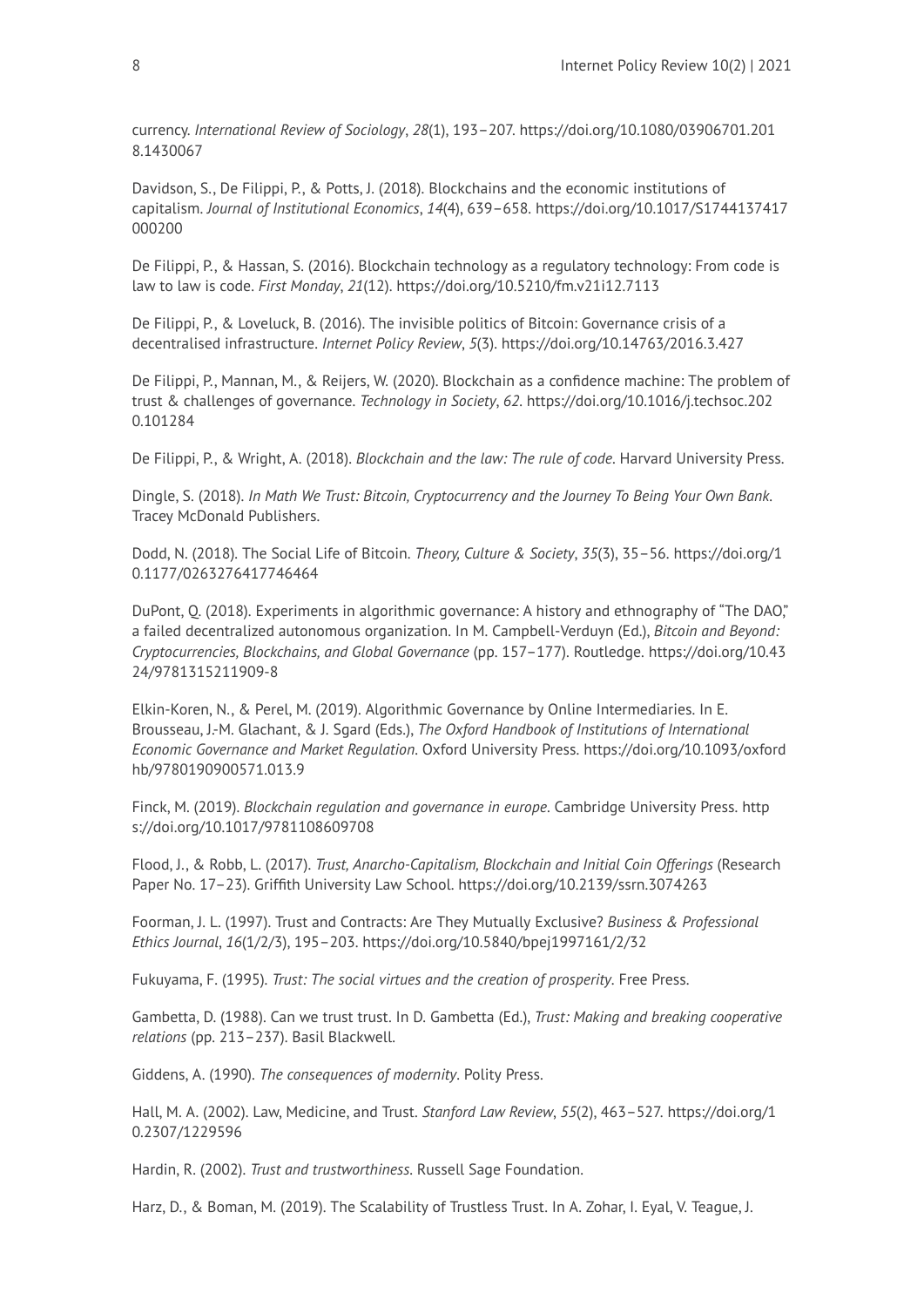Clark, A. Bracciali, F. Pintore, & M. Sala (Eds.), *Financial Cryptography and Data Security* (pp. 279–293). Springer. [https://doi.org/10.1007/978-3-662-58820-8\\_19](https://doi.org/10.1007/978-3-662-58820-8_19)

Hoffmann, R. (2015, May 15). Why the blockchain matters. *WIRED*. [https://www.wired.co.uk/article/b](https://www.wired.co.uk/article/bitcoin-reid-hoffman) [itcoin-reid-hoffman](https://www.wired.co.uk/article/bitcoin-reid-hoffman)

Jacobs, M. (2020). How Implicit Assumptions on the Nature of Trust Shape the Understanding of the Blockchain Technology. *Philosophy & Technology*. <https://doi.org/10.1007/s13347-020-00410-x>

Katzenbach, C., & Ulbricht, L. (2019). Algorithmic governance. *Internet Policy Review*, *8*(4). [https://do](https://doi.org/10.14763/2019.4.1424) [i.org/10.14763/2019.4.1424](https://doi.org/10.14763/2019.4.1424) 

Lewis, J. D., & Weigert, A. (1985). Trust as a Social Reality. *Social Forces*, *63*(4), 967. [https://doi.org/1](https://doi.org/10.2307/2578601) [0.2307/2578601](https://doi.org/10.2307/2578601)

Luhmann, N. (2017). *Trust and power*. Polity.

Lustig, C., & Nardi, B. (2015). Algorithmic Authority: The Case of Bitcoin. *2015 48th Hawaii International Conference on System Sciences*, 743–752. <https://doi.org/10.1109/HICSS.2015.95>

Mattila, J., & Seppälä, T. (2018). Distributed Governance in Multi-sided Platforms: A Conceptual Framework from Case: Bitcoin. In A. Smedlund, A. Lindblom, & L. Mitronen (Eds.), *Collaborative Value Co-creation in the Platform Economy* (pp. 183–205). Springer. [https://doi.org/10.1007/978-98](https://doi.org/10.1007/978-981-10-8956-5_10) [1-10-8956-5\\_10](https://doi.org/10.1007/978-981-10-8956-5_10)

Maurer, B., Nelms, T. C., & Swartz, L. (2013). "When perhaps the real problem is money itself!": The practical materiality of Bitcoin. *Social Semiotics*, *23*(2), 261–277. [https://doi.org/10.1080/1035033](https://doi.org/10.1080/10350330.2013.777594) [0.2013.777594](https://doi.org/10.1080/10350330.2013.777594)

Mayer, R. C., Davis, J. H., & Schoorman, F. D. (1995). An Integrative Model of Organizational Trust. *The Academy of Management Review*, *20*(3), 709–734. <https://doi.org/10.2307/258792>

McKnight, D. H., Carter, M., Thatcher, J. B., & Clay, P. F. (2011). Trust in a specific technology: An investigation of its components and measures. *ACM Transactions on Management Information Systems*, *2*(2). <https://doi.org/10.1145/1985347.1985353>

Meijer, D., & Ubacht, J. (2018). The governance of blockchain systems from an institutional perspective, a matter of trust or control? *Proceedings of the 19th Annual International Conference on Digital Government Research Governance in the Data Age*, *18*, 1–9. [https://doi.org/10.1145/3209281.3](https://doi.org/10.1145/3209281.3209321) [209321](https://doi.org/10.1145/3209281.3209321) 

Nakamoto, S. (2008). *Bitcoin: A peer-to-peer electronic cash system* [White Paper]. [https://bitcoin.org/](https://bitcoin.org/bitcoin.pdf) [bitcoin.pdf](https://bitcoin.org/bitcoin.pdf)

O'Hara, K. (2017). Smart Contracts—Dumb Idea. *IEEE Internet Computing*, *21*(2), 97–101. [https://doi.o](https://doi.org/10.1109/mic.2017.48) [rg/10.1109/mic.2017.48](https://doi.org/10.1109/mic.2017.48) 

Putnam, R. D. (2001). *Bowling alone: The collapse and revival of American community*. Simon and Schuster.

Schneier, B. (2012). *Liars and outliers: Enabling the trust that society needs to thrive*. Wiley.

Shahaab, A., Maude, R., Hewage, C., & Khan, I. (2020). Blockchain: A Panacea for Trust Challenges in Public Services? A Socio-technical Perspective. *The Journal of the British Blockchain Association*, *3*(2), 6. [https://doi.org/10.31585/jbba-3-2-\(6\)-2020](https://doi.org/10.31585/jbba-3-2-(6)-2020)

Shapiro, S. P. (1987). The Social Control of Impersonal Trust. *American Journal of Sociology*, *93*(3),